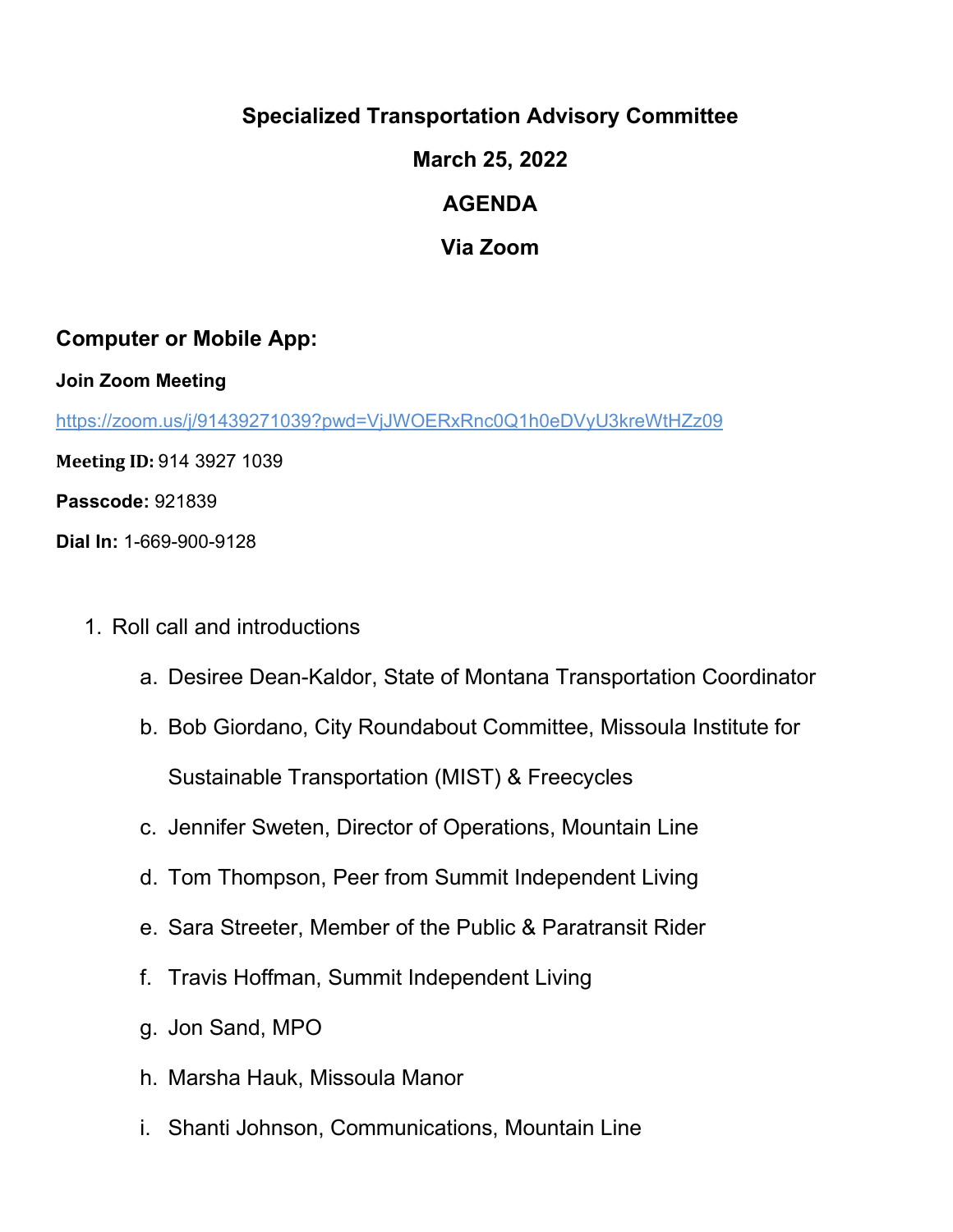## 2. Public comment

- a. None.
- 3. Approval of February 25th meeting minutes
	- a. Desiree Dean-Kaldor moved to approve the February 25 minutes. Travis Hoffman seconded. Passed unanimously.
- 4. City Roundabout Committee (Bob Giordano)
	- a. Travis requested the updated resolution be sent to STAC members; Bob said he will send it to Jennifer to send out after his presentation.
	- b. Bob has been directing Freecycles for over 25 years in Missoula and shared his passion for sustainable transportation in our community. He started his presentation by defining what a roundabout is, as opposed to other traffic calming / organizing structures. He also explained the safety benefits of roundabouts in terms of decreased accidents, injuries and fatalities. While safety is the main focus, Bob also explained that roundabouts help save gas and reduce emissions.
	- c. Bob gave a brief overview of the draft Roundabout Policy Resolution to be emailed out to all STAC members. This draft was created by the subcommittee on roundabouts; Bob doesn't believe it's been to City Council yet. Travis shared a version of the draft he received from the MPO in 2019.
	- d. Discussion followed. Questions were asked about the location of pedestrian crossings and raised pedestrian crossings in relationship to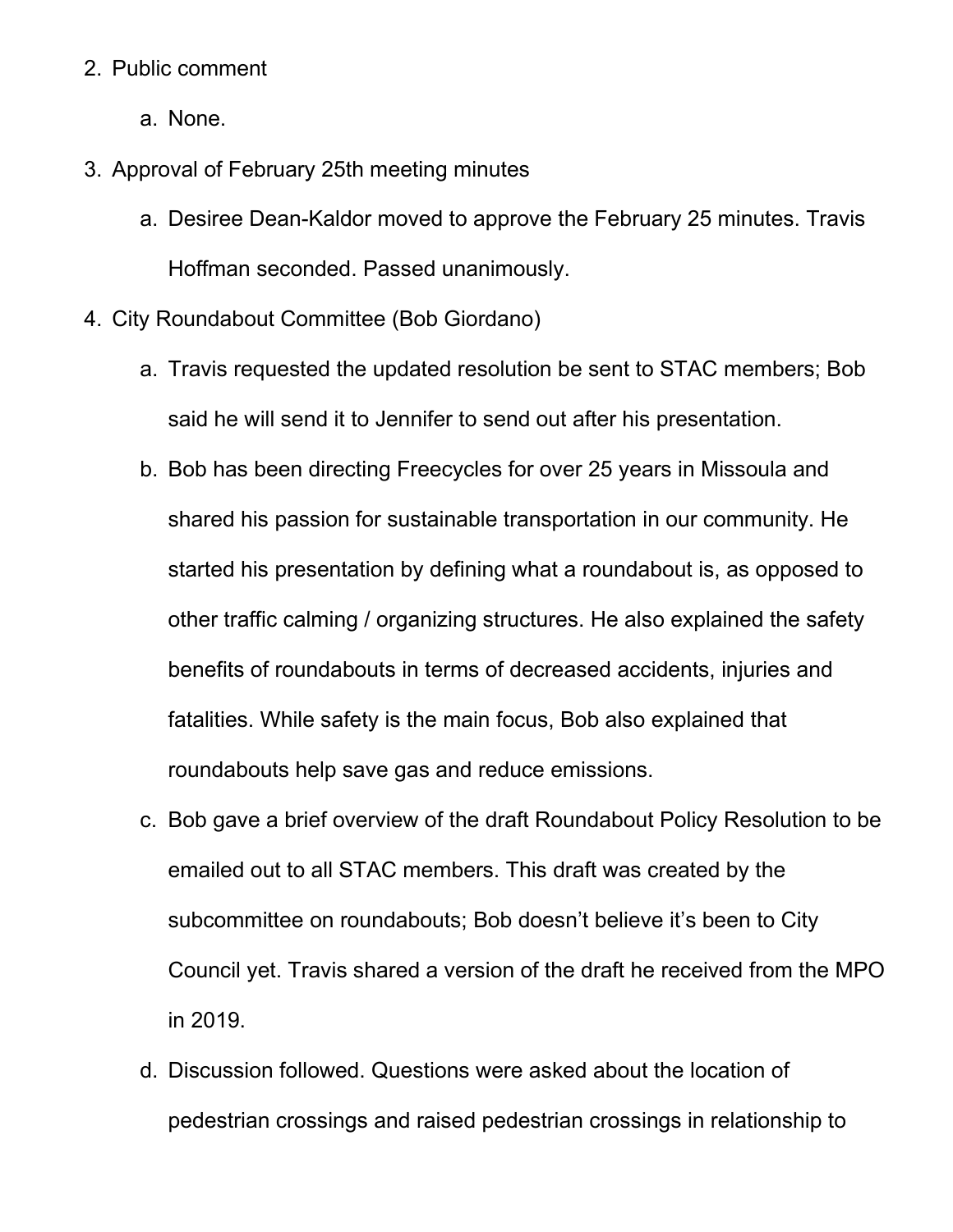roundabouts. Accessibility concerns related to pedestrian crossings at roundabouts were also discussed.

- e. It was determined to bring the resolution to the next STAC meeting to either vote to support it or to assemble a committee to recommend changes.
- 5. Mountain Line update
	- a. Mountain Line will be reaching out to those who have expressed interest in testing out the new Paratransit software in mid-April. The app and online application that accompany the new software will not be available to the public when Mountain Line makes the initial switch to the new software in May. The agency will first launch the software internally, impacting internal operations first with limited public changes, then will debut the more publicfacing application in the summer.
	- b. Mountain Line returned to full service this month, including 15-minute service on Routes 1 & 2.
	- c. MDT informed Mountain Line that, due to manufacturing delays, new vehicles are further delayed.
	- d. Paratransit ridership is in excess of 225 riders per day.
	- e. Shuttle Van service has been reinstated, including a weekly Saturday grocery runs. Ridership remains low on this service.
	- f. The agency celebrated National Transit Operator Appreciation Day March 18 and Jennifer thanked the community for the gratitude that poured in over the last month.